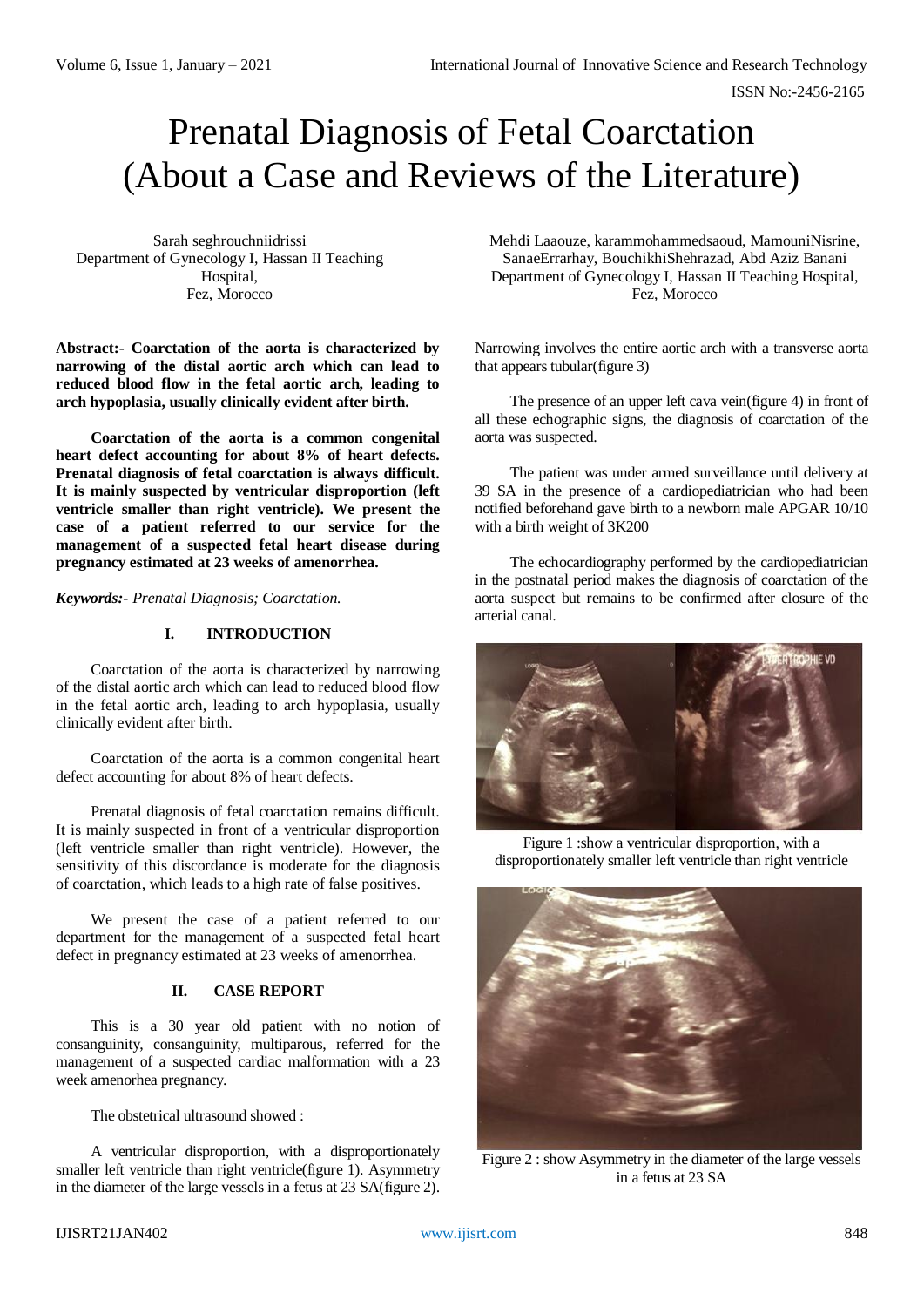### ISSN No:-2456-2165



Figure 3:showNarrowing involves the entire aortic arch with a transverse aorta that appears tubular.



Figure 4:show The presence of an upper left cava vein

# **III. DISCUSSION**

Coarctation of the aorta is characterized by narrowing of the distal aortic arch. This obstructive lesion may reduce the blood flow in the fetal aortic arch, leading to arch hypoplasia, although in some cases this may only be clinically evident after birth, or even in later life.

CoA is a relatively common since it is associated in approximately 7% live births with birth defectscongenital heart disease [1] [2].

Antenatal diagnosis of coarctation of the aorta is difficult but primordial because it reduces the mortality due to this malformation by early treatment of the neonate.

Screening and diagnosis of this malformation meet the foundations of medicine fetal, i.e. adapting the care pathway for carrier fetuses of this malformation in order to optimize their management perinatal.

CoA can be a cadiopediatric emergency neonatal.As has been shown for transpositions of the great vessels, prenatal screening of fetuses at high risk of developing CoA improves their become with a significant reduction in their morbidity and their mortality [3].

Echocardiography allows identification of groups at high risk but does not predict with certainty the constitution of a coarctation after birth Like many other heart defects or extracardiac, the presence of a personal history, or familial to the first degree or to varying degrees of CoA or any other pathology of the left tract including non-stenosing bicuspidia significantly increases the risk of recurrence for the offspring. Recurrence can be variable penetrance. This is how a CoA present in a parents can reoffend in the form of a CoA, a bicuspidia, or hypoplasia of the left ventricle.

suspicion is usually raised when there is a ventricular disproportion, with a disproportionately smaller left ventricle than right ventricle. but a discrepant ventricular size has only a moderate sensitivity and a low specificity and low positive predictive value for the diagnosis.

The presence of ventricular asymmetry is particularly sensitive in the second trimester of pregnancy. David et al. indeed report a sensitivity of 72% in screening for CoA when the imbalance ventricular is observed before 25 weeks of amenorrhea [4]

In the French series of the Paris childcare institute (PPI), the authors find that only 10% of fetuses that had ventricular asymmetry discovered in third trimester of pregnancy subsequently developed CoA [5].

The sensitivity of the discovery of asymmetry of the cavities ventricular cells in screening fetuses at risk for CoA is improved by the presence of an asymmetry of interest also the great vessels. The diameter of the ring the pulmonary artery in diastole is then greater than that of the aortic annulus [6,7].

So, unlike ventricular asymmetry which can be faulted in the event of large CIV, a CoA is almost always associated with a marked asymmetry of the great vessels. The ratios used to characterize the asymmetries of the great vesselswill be identical to those used for asymmetry of the ventricles.

At this finding of a ventricular asymmetry and / or large vessels should be looked for for the presence of associatedsigns that may increase the sensitivity of the screening. In indeed, the presence of a left superior vena cava draining into the coronary sinus is frequently associated with CoA.

The finding of aortic bicuspid also increases the predictive value of postnatal CoA occurrence. A bicuspid was found in 87.5% of children with CoA from the Paris Institute of Child Care series [8]

Sharland et al. have also reported in some fetuses, who developed during the postnatal period a CoA, the presence of a reversal of blood flow in the foramen oval, that is to say from left to right, individualized in color Doppler mode [9].As reported in many other congenital heart disease, the contribution of ultrasound 3D is a diagnostic aid in case of suspicion of CoA. This was reported by different authors in the context biometric and morphological analysis of the aortic isthmus [10–11].